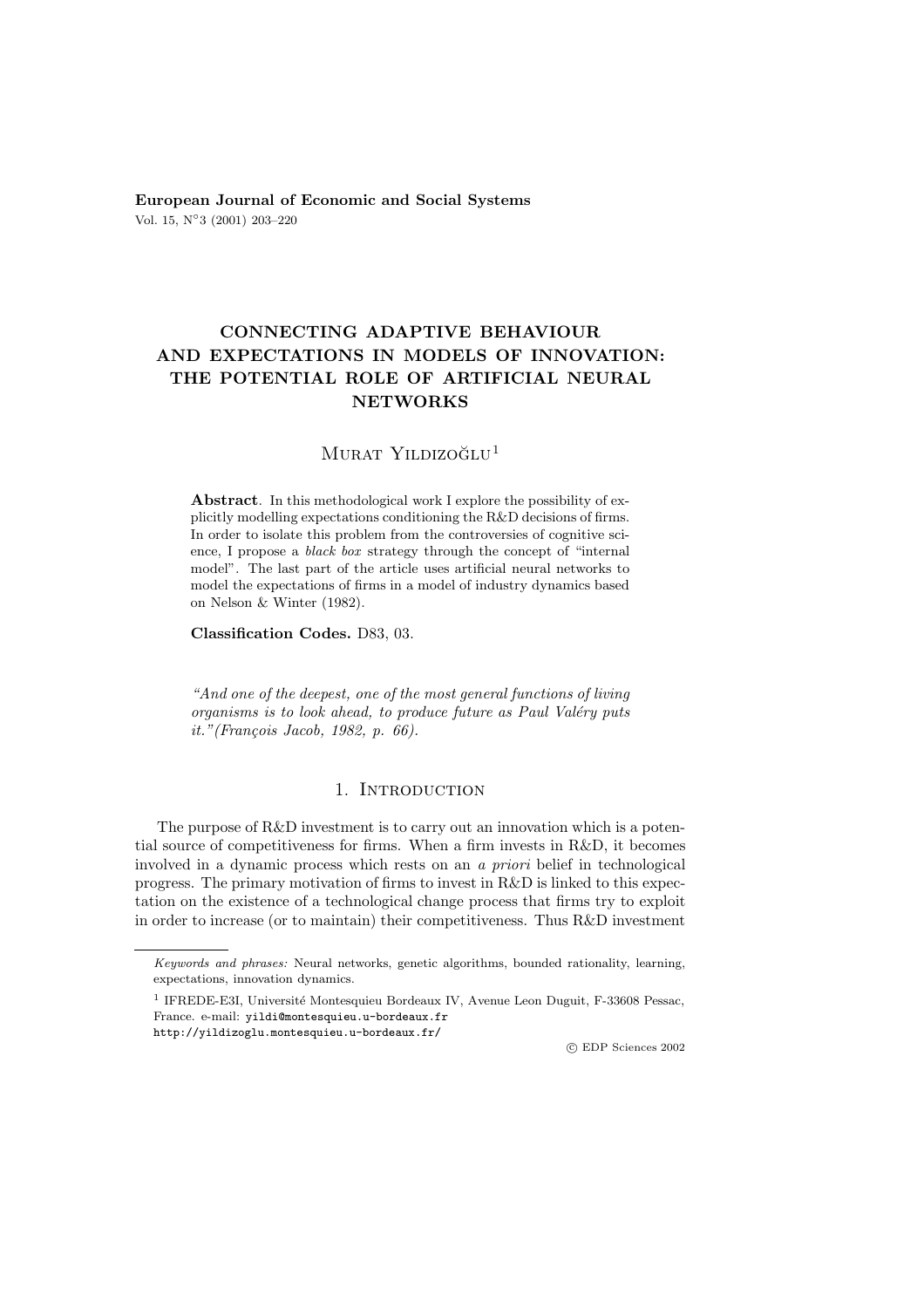corresponds to a decision which is turned to the future and, as a consequence, which involves an expectation dimension.

At the same time, R&D decisions are characterized by a strong uncertainty concerning the return on investment. This uncertainty is stronger for R&D investment than for other types of investment. Indeed innovations often result from what Simon (1958) calls "nonprogrammed decisions", that is situations where the alternatives of choices must be discovered by firms and the connections between choices and consequences are imperfectly known. It is the reason why R&D decisions are generally associated to uncertainty in the sense of Knight (1921). This uncertainty strongly limits the ability of firms to form expectations about the return on their R&D investment. In this context, firms must be able to improve through experience their perception of the relationships between R&D investment and competitiveness and to adapt accordingly their R&D decisions. Thus firms determine their R&D investment through the combination of adaptation with expectation of potential return on R&D. Both dimensions generally coexist except in the extreme situations where there is no uncertainty or where the uncertainty is totally radical so that firms can not form any expectation.

In order to emphasize the role of uncertainty in R&D decisions, we should distinguish between two types of uncertainty:

- the technological uncertainty concerns the connection between R&D and innovation. It depends on the nature of innovation (radical or incremental) and on the potentialities of the technology which is exploited by firms. This uncertainty influences the occurrence and the time of innovation as well as the technological performances associated to the innovation;
- the market uncertainty rather affects the link between R&D investment and competitiveness of firms (in terms of profit or market share). The impact of innovation on the competitiveness of firms does not only depend on technological factors but also on the evolution of demand and on the behaviors of competing firms. This uncertainty is mainly linked to the environment in which R&D is carried out, especially when the industry persistently is out of equilibrium.

On the basis of this distinction between the sources of uncertainty, I can argue that the nature and the degree of uncertainty in R&D decisions depend on the technology and on the market structure. In this perspective, uncertainty is not systematically associated to radical innovation but to innovation in general. For instance in an oligopolistic structure, a firm that carries out R&D activities in order to realize incremental innovations has to cope with the market uncertainty which comes from the behavior of its rivals. In an equilibrium approach this problem is overcome since every firm is supposed to perfectly anticipate the equilibrium decisions. Otherwise this uncertainty strongly influences the impact of innovation upon the competitiveness of the firm. Another case could be a monopolistic situation with radical innovation. In that case, uncertainty would come mainly from technological factors (unless unpredicted variations of demand occur). These examples clearly show that the combination of expectation with adaptation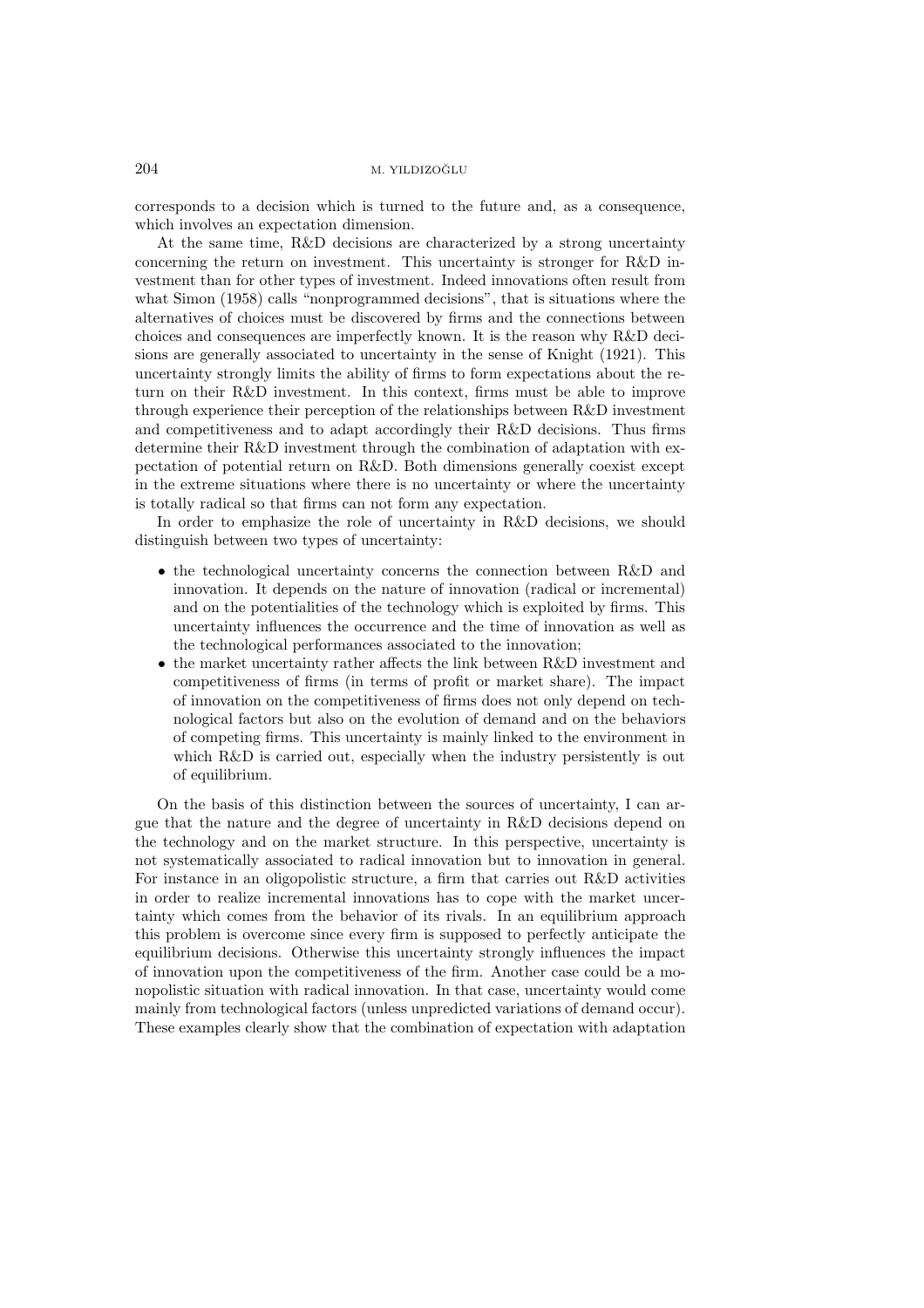in the presence of uncertainty is a general problem and it is relevant for all types of innovation (incremental or radical).

I propose to explore a way of modelling of the determination of the level of R&D investment of firms. As a consequence, this article will not tackle the decision of being an innovator or not, nor the adoption of a new technology. I will exclude these decisions and focus on the situations where firms invest in internal R&D in order to produce an innovation. In that case the problem is to determine the level of R&D investment. My interest is to analyze how expectation and adaptation can be combined in the modelling of R&D investment rules. These dimensions are generally split up in the literature: rational expectations are assumed in neoclassical models, whereas alternative approaches (institutional and/or evolutionary) generally adopt a purely adaptive representation.

The concept of equilibrium with rational expectations or perfect foresight, which is generally used in standard models, leads to a systematic coordination among agents and among periods. In that sense, the role of rational expectations is mainly to insure intertemporal coordination. The problem with this approach is that it does not deal with how agents form and adapt their expectations. Under the equilibrium assumption there is no need for adaptation since the expectations correspond to the objective distribution of outcomes. In this context, agents do not have to exploit observations and past experiences in order to improve their predictions and to adapt the model of the economy they use to form expectations. However this issue is particularly relevant for R&D decisions since they are guided by the agents' vision of the technological change process. Also, the neoclassical models generally deal with risk (*v.s.* uncertainty) and they do not cope with the formation and the adaptation of expectations. As such, I exclude them from the scope of this article.

In the next section, I focus on models based on adaptive decision rules. I show that recent models of innovation developed in the evolutionary framework tend to overlook the role of expectations in innovation decisions. In this class of models, the decision rules are purely adaptive, and as a consequence, they do not take into account the impact upon investment of the expectations of firms concerning the relationships between R&D and competitiveness.

Section 3 is devoted to the modelling trade-off between expectation and adaptation. I argue that in the presence of uncertainty, expectations reflect the existence of an internal model of the economy that firms use to make simulations about the possible outcomes of their decisions. This internal model is specific to firms and is adapted over time according to observations and experiences. The arguments of this section show that artificial neural networks (ANN) appear as a natural candidate for modelling the presence of such an internal model.

This assumption is tested in Section 4 where an evolutionary model of industry dynamics is developed. This model builds upon Yildizoglu (2001) (see the presentation of this model at p. 209) where some firms (the GenFirms) explore the R&D strategy (investment rate) through a genetic algorithm. In this first, deliberately crude, version of the model I assumed that the only possibility for the firms to learn the fitness of each rule was to effectively use it during a learning period. In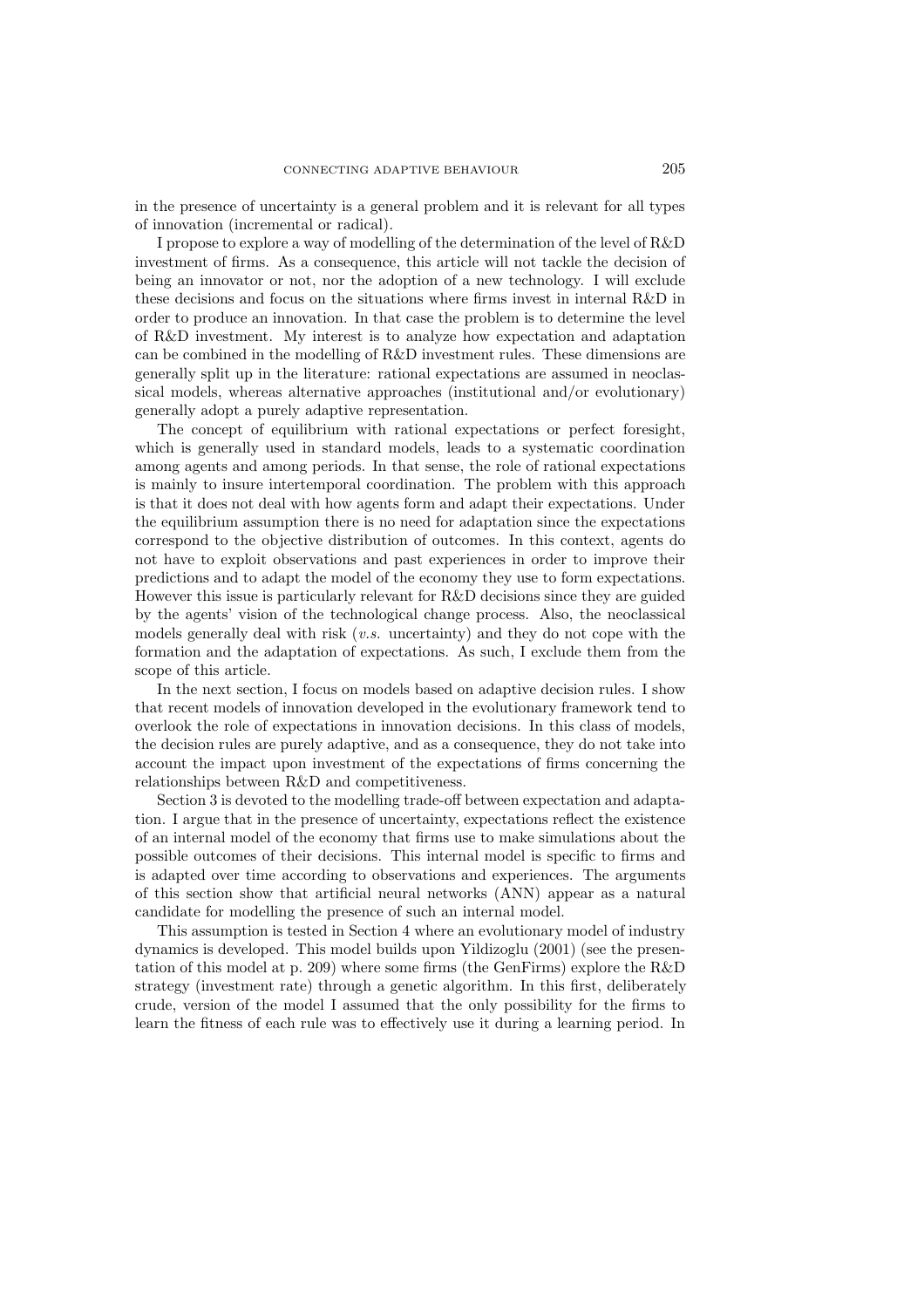the model of the fourth section, the fitness of each rule is evaluated on the base of firm's expectations provided by a firm-specific neural network. The results from different assumptions about learning are presented: Nelson and Winter kind fixedrule based behaviour (NWFirms), Genetic Algorithm (**GA**) based learning where each rule is effectively used (GenFirms) and GA based learning with expectations based on a neural network (NNGenFirms).

# 2. Uncertainty and adaptive behavior

When one takes into account the complexity of the innovation process and the inherent uncertainty (technological and/or market), the assumption of agents possessing the true model of the economy becomes very costly in terms of realism. This assumption is of course critical for models based on rational expectations.

Evolutionary modelling of R&D decisions has rejected this assumption from the beginning (see Nelson and Winter, 1982 and Hodgson, 1994 for a historical account). As an alternative, the bounded rationality concept of Simon and adaptive behavior based on decision rules have been placed in the center of evolutionary models (see Simon, 1982).

Alternatives to the unifying rational expectations framework lead to a great diversity because the modelling of bounded rationality entails the modelling of agents' learning process and an empirically and conceptually founded unanimity about this learning process does not exist for the time being (see Dennett, 1998). Simon's propositions have consequently been introduced in economic models in a progressive and diversified way. Concerning the modelling of R&D decisions, the persistent form of this formalization has been centered around decisions rules and their modification as a consequence of learning.

# 2.1. From bounded rationality to decision rules

The original model of Nelson and Winter (1982, ch.15) introduces a very simple kind of R&D investment rule: each firm is supposed to invest a constant fraction of its capital stock in R&D. Even if the merit of this model is to propose a first application of the concept of bounded rationality to innovation decisions, it is limited by a very simplistic version of this concept. In the end, as Silverberg and Verspagen (1999) assert: "While there is technological learning at the economy-wide level, firms themselves are completely unintelligent, since they operate according to given search and investment rules that cannot be modified as a result of experience." This is of course very far from Simon's initial propositions.

Winter (1984) provides a first attempt in introducing adaptive R&D decision rules. In this model, the R&D-capital ratios are adapted in order to reach a satisfactory profit rate which is given by the capital weighted industry average profit rate. If the current profit of the firm is less than satisfactory, the firm progressively adjusts its R&D-capital ratio towards the industry average ratio. This adaptive rule corresponds more to blind imitation (of the average behavior) than to the positive result of a learning process. Moreover this rule assumes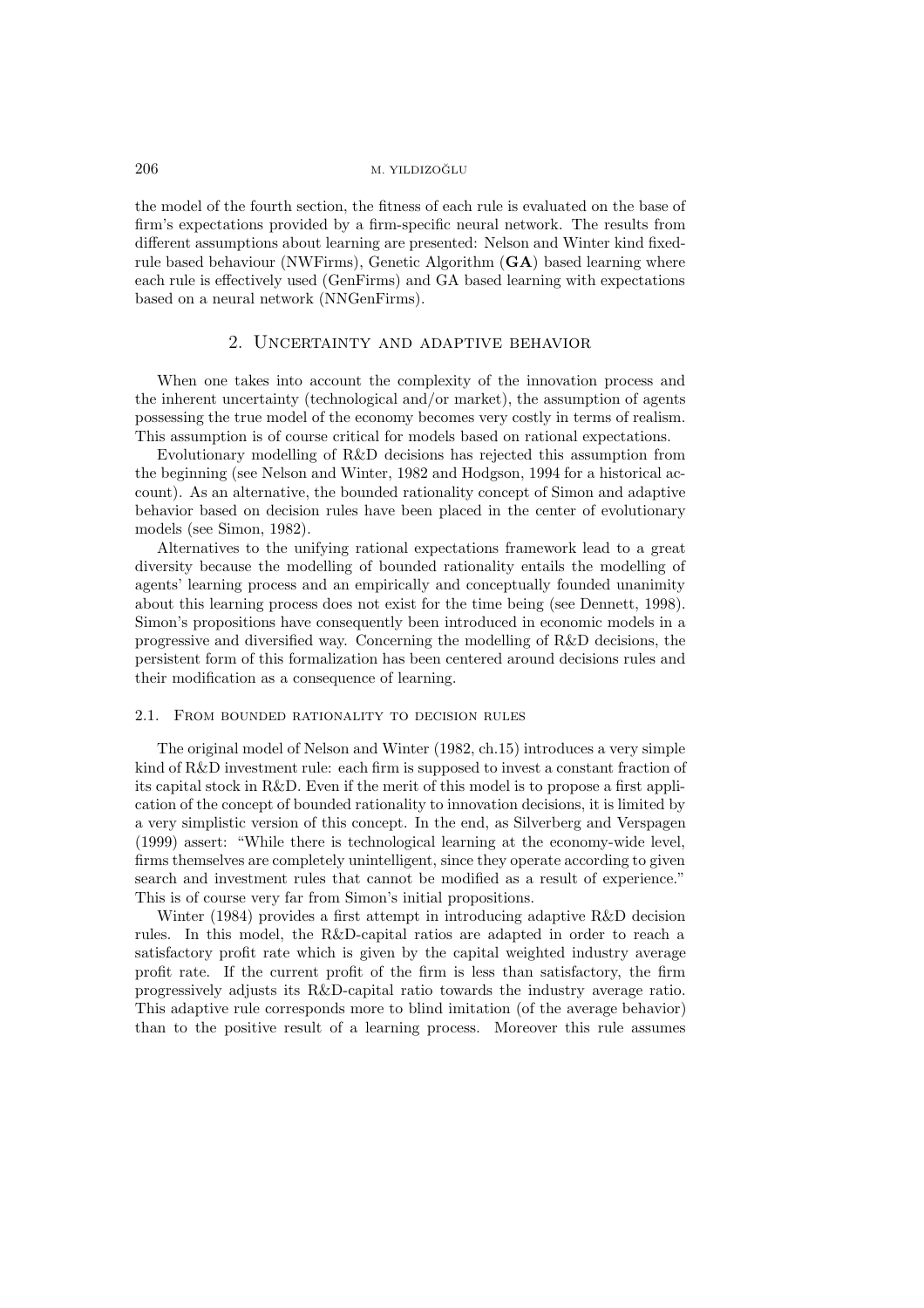

FIGURE 1. A simple example of genetic algorithm.

that each firm knows the distributions of capital stocks, profit rates and R&D ratios in order to be able to compute the weighted averages. Hence we have an informatively demanding but finally poor adaptive behavior behind this rule. Silverberg and Verspagen (1996, 1995) enrich this rule by letting firms choose their R&D investment as a fraction of profit or sales. Moreover the relative weight of each source of R&D financing (sales or profit) is adapted through imitation and random experiments (mutations) according to a satisficing rule. This emphasizes a second important dimension of the evolutionary modelling of learning process: random experiments or mutations. As a matter of fact imitation and mutation are two main dimensions of adaptive rules that will be introduced in subsequent models of innovation.

### 2.2. Towards richer adaptation: the emergence of a unified modelling principle?

Recent and more sophisticated models of technology dynamics progressively adopt mechanisms of rule adaptation more resolutely inspired by evolutionary algorithms. These algorithms are not introduced to represent faithfully the exact learning mechanism of agents but to just take into account, in the least ad hoc way, the presence of learning (see Marengo, 1992, for a precursory application of evolutionary algorithms to models of learning).

The models developed by Kwasnicki (see Kwasnicki and Kwasnicka, 1992; Kwasnicki, 1998) use a representation of the learning of firms already very close to genetic algorithms (see Fig. 1 and Goldberg 1991). Even if the R&D strategies of firms do not directly result from learning and adaptive processes, the result of this R&D *(i.e.* innovation) is modeled as the discovery and the effective use of new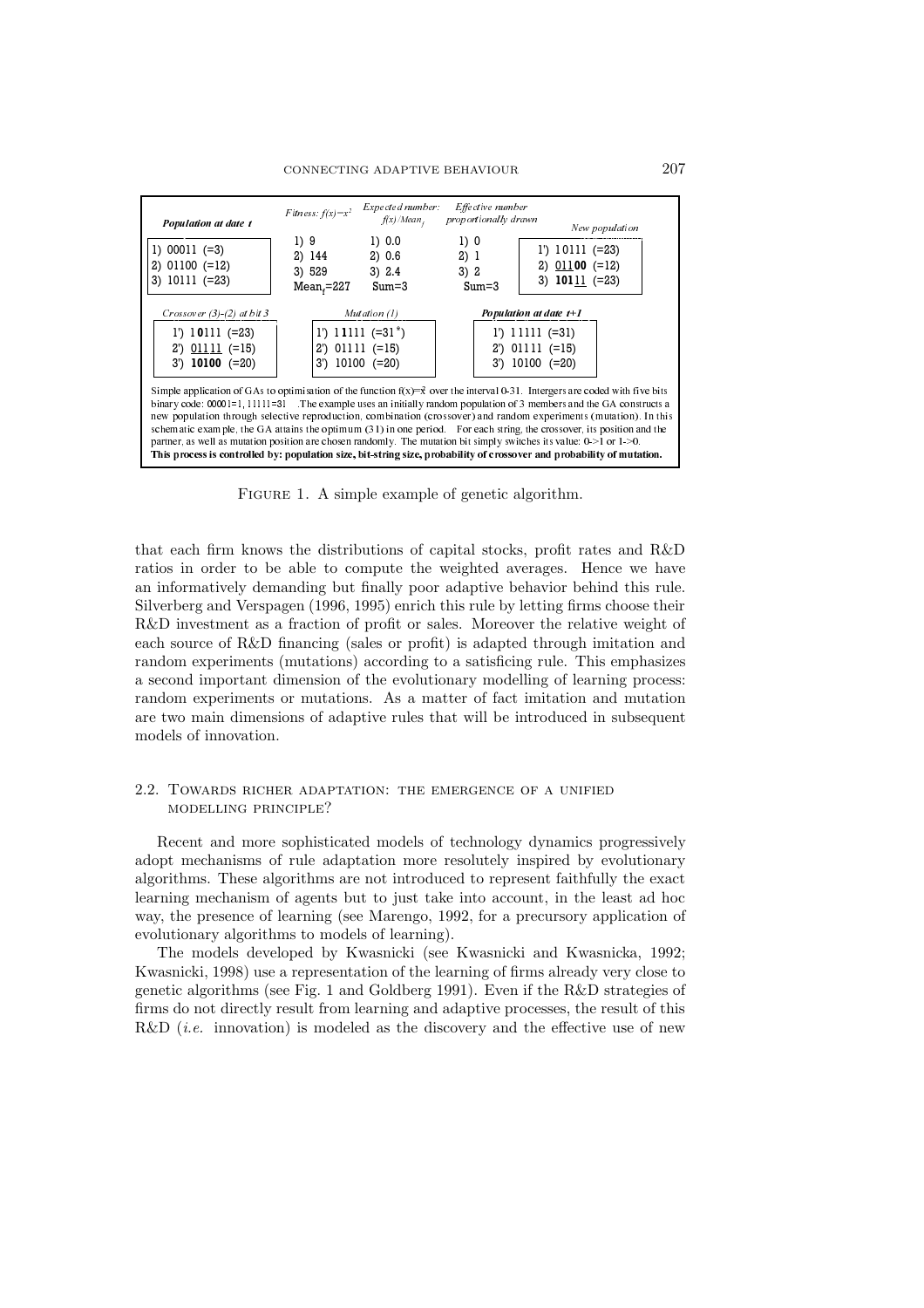routines: "The creative process is evolutionary by nature and as such its description should be based on a proper understanding of the hereditary information." (Kwasnicki, 1998, p. 140) The learning of the firm does not directly concern its strategy of R&D investment (R&D is a constant function of capital stock) but the routines which enable it to produce better products. These routines are adapted through an evolutionary process based on recombination and mutation. The speed and the scope of this adaptation depend on the decisions of the firm (mainly on R&D investment). Given the emphasis on the modelling of innovation as the learning of new routines, these models open yet a little more the "black box" of the firm and, hence, their adaptive dimension is closer to the behavioral theory of the firm than to the innovation theory.

An even richer modelling of adaptive R&D strategies can be found in the work of Ballot and Taymaz. Even if R&D decisions are on a secondary plan in their first articles (see for example Ballot and Taymaz, 1997), one of their most recent articles is dedicated to R&D rules. In their initial articles they use controlled Genetic Algorithms to model the learning process of the firm as a result of incremental innovations. The efficiency of this learning is mainly determined by the spending of firm in human capital training. Even if these models are remarkable because they plainly adopt evolutionary algorithms, they are closer to Kwasnicki (1998) since the adaptation concerns the technology of firms and not their innovative strategies. Ballot and Taymaz (1999) is directly dedicated to the comparative modelling of R&D strategies. This model confronts an evolutionary adaptation mechanism, which is a Classifier System (CS), with other more ad hoc satisficing criteria: Informed behavior *à la* Nelson and Winter (1982), optimizing behavior based on statistical inference about the production function and Follower behavior which is pure imitation of the top 50% of firms in the industry.

A CS uses rules like "IF (Condition) THEN (Action)". Each time an Action is chosen only if its Condition is fulfilled and if the rule has a strong value. This value is fixed by a credit assignment system and new rules are generated by a GA. Because of the condition part, the CS has the possibility to develop in parallel better sets of rules for different situations. Moreover, recent formulations of CS include a more direct reference to learning and expectations, through the inclusion of the prediction errors in the evaluation of the fitness (see XCS developed by Wilson, 1995).

In Ballot and Taymaz (1999), this CS continuously adapts the R&D-Sales ratio according to the information about the market share and the relative performance of the firm on the market. Then the GA generates new rules with a speed which is increasing in the general human capital of the firm. The comparison between these four rules clearly shows that the combination of evolutionary algorithms with empirical knowledge on the elements of R&D decisions can significantly limit the ad hoc nature of rule-based adaptive models.

The main idea of GA (and also of the CS) is the combination of good solutions in order to obtain better and even the best solutions. This combination is augmented by casual random experimenting. This simple idea is behind the Schemata Theorem of Holland (Goldberg, 1991; Mitchell, 1996).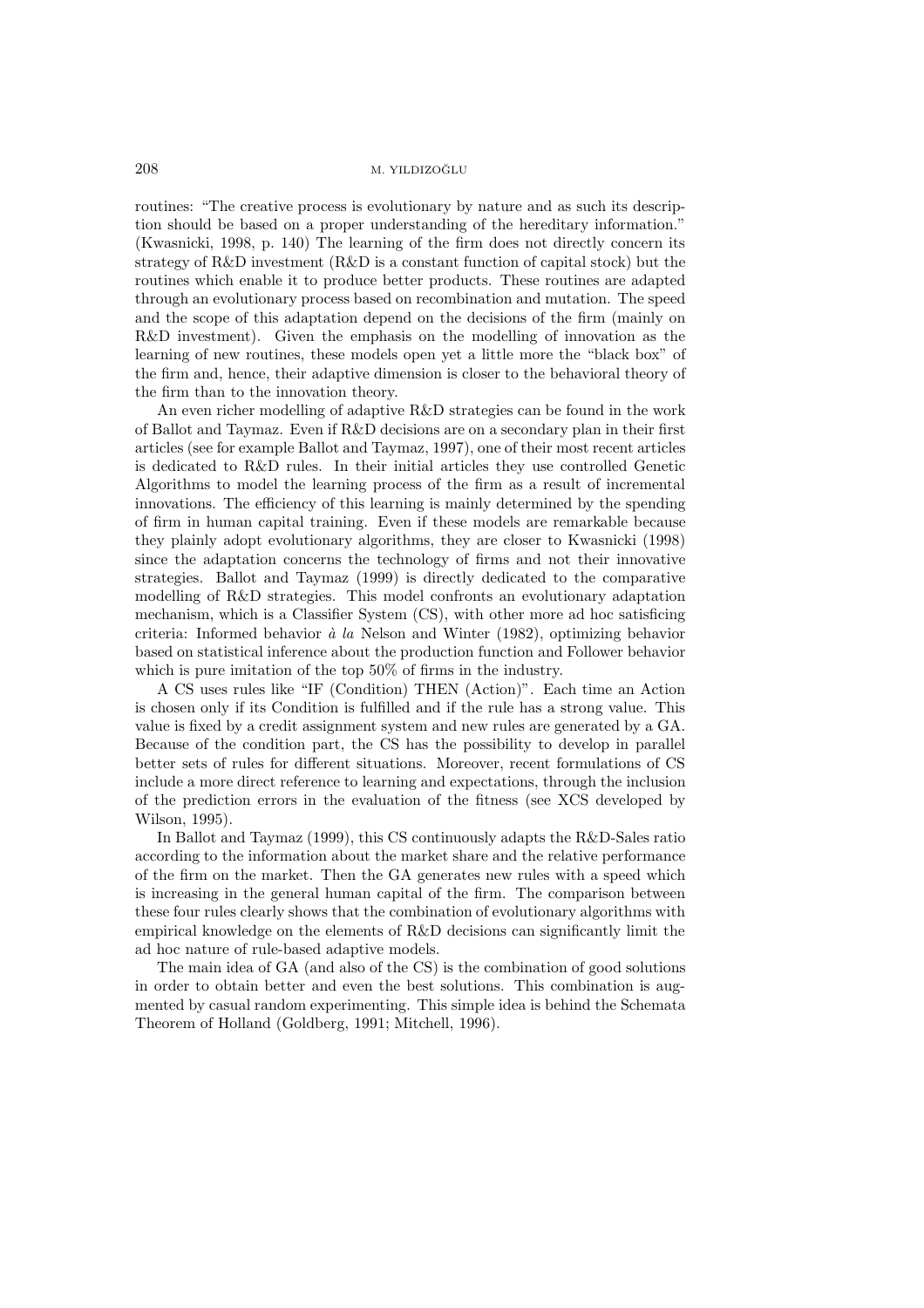Yildizoglu (2001) tests this idea in a very simple model based on Nelson and Winter (1982) model. This article makes rule-based firms compete with learning firms. The R&D and capital investment of the latter is modelled using a very simple genetic algorithm for each of them. Two main class of results show that we should not neglect learning if we desire to better understand the connection between innovative activity and industry dynamics. In the first place, results at the industry level show that industries with learning firms exhibit higher technological and allocative efficiency (welfare). In the second place, learning gives a competitive edge to firms benefiting from it: learning firms very quickly dominate the industry. Even this simple model shows that we cannot ignore learning since its presence has a tremendous impact on firms' and industry performance.

This simple mechanism of learning is also the basis of an emerging paradigm in Artificial Life studies. If one aims to explore the behavior of a whole system (an ecology) of adaptive agents, this can be done in the unifying frame of Complex Adaptive Systems (CAS) (Holland, 1996; 1998). This paradigm is actually far from providing a rich unified framework for models of economic decisions. In the meantime, evolutionary algorithms combined with a good empirical knowledge on economic decisions can offer a coherent strategy for adaptive models. This strategy could overcome the criticism concerning the excessive diversity of bounded rationality models by providing such a unified framework (see Sargent, 1995, for a summary, and Rubinstein, 1998 for alternatives that stick to an axiomatic approach and to the equilibrium assumption). Such a common framework would unfortunately not solve the main problem of adaptive models: because they refuse to assume that agents possess the true model of the economy in their head, these models go to the other extreme by considering agents without any model in their mind. In that case agents just "grope in the dark". We must hence find a convincing method for modelling expectations.

#### 3. Uncertainty and modelling of expectations

If one does not adopt a biologically over-determined vision of human behavior ("everything is coded in our genes"), the intentions of economic agents must be taken into account in the modelling of their decisions. Even with minimal knowledge, under uncertainty, agents look forward: a firm engages in R&D investments only if it assumes that there is potential technical progress and, moreover, that research activities can give a competitive edge over other firms through new production processes or products. R&D activity consequently follows from the anticipation of a positive impact of this activity on the prospects of the firm.

Unfortunately, it is very difficult to include these anticipations in models of R&D because we do not have a precise knowledge on how these expectations are actually formed by economic agents. The adaptive learning mechanisms of the preceding section include an expectational dimension but only for conditions already observed and rules already used by agents. Expectations are hence *hardcoded* into rules and learning about the environment cannot be distinguished from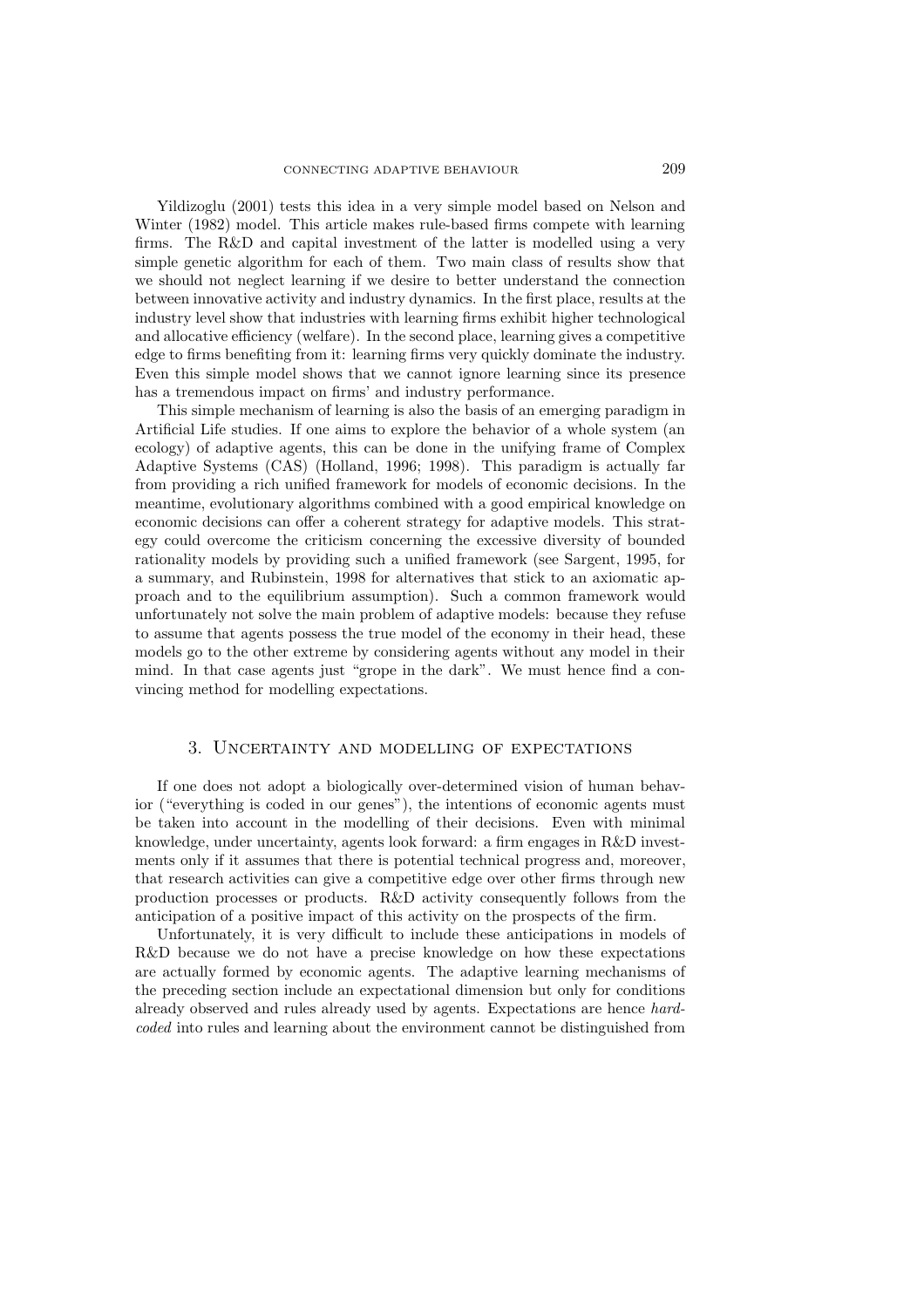the search for better rules (Dosi *et al.*, 1999). Consequently, these mechanisms do not explain how agents represent their environment in order to evaluate decisions even if they are not yet been tested. To overcome this problem, maybe we should accept to be unable to model the formation process of expectations and focus more on the effects of the simple presence of such a process. This black-box approach would leave aside a detailed representation of this process and thus overcome one of the major problems of Artificial Intelligence (Hofstadter, 1979; Dennett, 1998).

#### 3.1. Expectations and agent's internal model

Instead of assuming that the agents know the exact model of the economy (rational expectations hypothesis), one can imagine that their decisions are guided by a more or less approximate model. This model summarizes the state of the agent's knowledge and evolves as a consequence of evolution of this knowledge. This approximate model can be called the internal model of the agent. It guides the decision process since it enables the agent to test the connections between the alternatives of choice and their consequences. The presence of such an internal model can reflect the intentionality of decisions.

Obviously, in this context, the concept of "model" must be understood in a very loose sense. More than a mathematical construction, it consists in a representation of the agent's perception of the environment: "In (... ) situations [that are not sufficiently simple as to be transparent to human mind], we must expect that the mind will use such imperfect information as it has, will simplify and represent the situation as it can, and make such calculations as are within its powers" (Simon, 1976, p. 144). These calculations are "As if" experiments that enable the agent to evaluate the possible consequences of its decisions. In other words, before making a decision, the agent simulates the potential outcomes of different decisions by using its internal model. The output of these simulations yields the expectations of the agent.

Concerning the R&D decisions, the relevance of such a model could seem more problematic. These decisions are made by a meta-agent: the firm. A faithful description of the internal model of such an meta-agent is of course impossible, and in a certain sense meaningless. Fortunately, one does not need such a description in order to embody expectations in models of R&D. The effects of the intentionality can be studied simply by representing the presence of such a model instead of its exact structure. This is not necessarily a restrictive assumption since "the actions taken within organization need to be consistent; the frameworks within which they are embedded do not. (... ) All is required is that the frameworks should fit where they touch" (Loasby, 1986, p. 51). In this case, one can easily assume that the firm bases its decisions on the connection that its internal model establishes between R&D and the relevant dimensions of the environment.

The agent compares the expectations resulting from the simulations with effective observations. If this experience questions the internal model, the latter is updated. Hence we have a dynamic structure which evolves as it is depicted by Figure 2.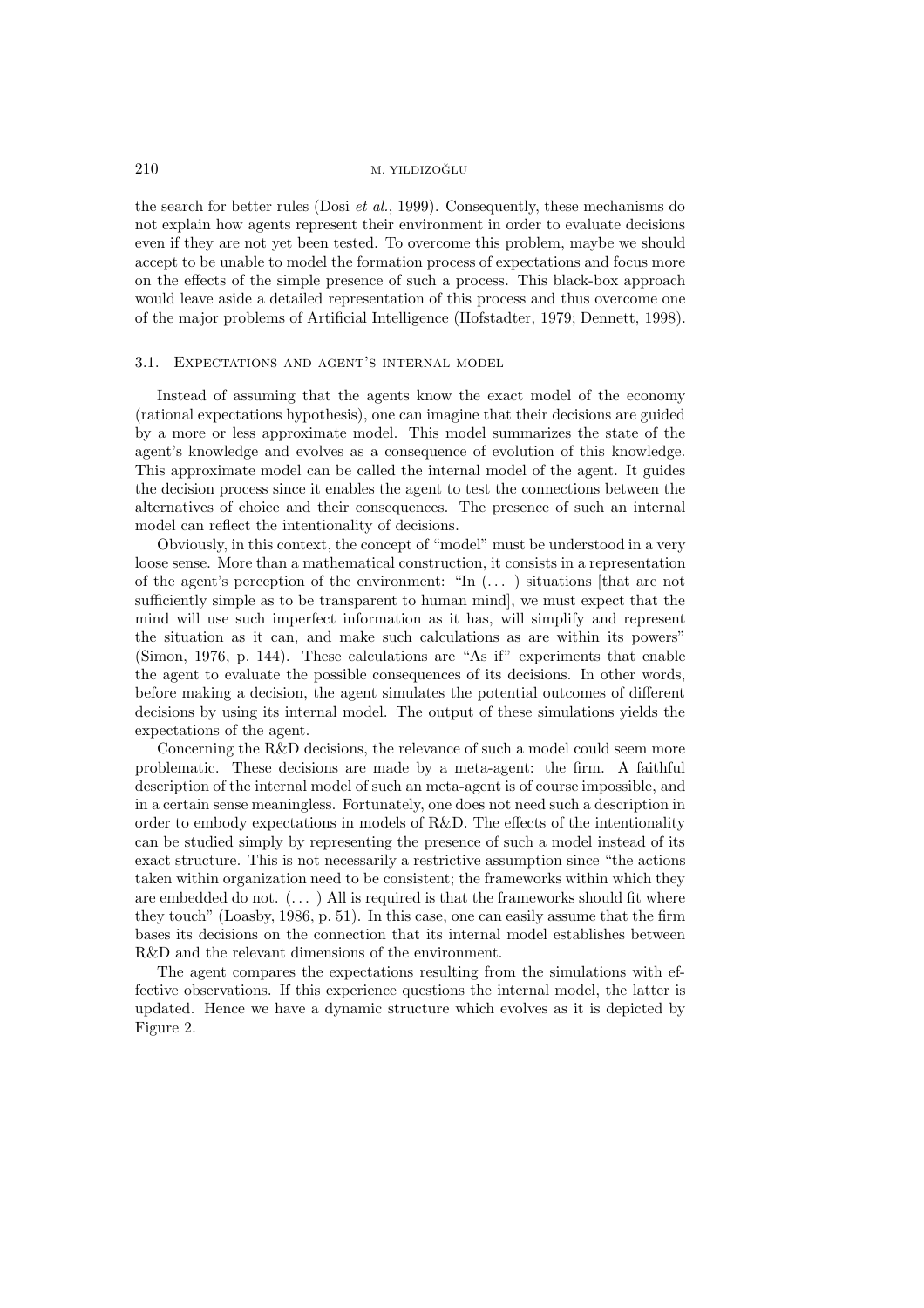

Figure 2. Dynamics of the internal model.

The representation of this internal model must therefore take into account the update of the model following the experience and the expectations of the firm. The main idea behind this approach is that "an intelligent being learns from experience, and then uses what it has learned to guide expectations in the future" (Dennett, 1998, p. 185) and, moreover, "... failed predictions can serve as well as overt reward as a basis for improvement" (Holland, 1998, p. 77). The idea we are trying to represent in our models is therefore a fairly obvious one: "an intelligent agent must engage in swift information-sensitive 'planning' which has the effect of producing reliable but not foolproof expectations of the effects of its actions" (Dennett, 1998, p. 193).

While this idea is quite obvious, its integration into models of R&D is problematic. This is the reason why purely adaptive models (see the preceding section) generally neglect this dynamic process of expectation formation. The representation of learning as the product of an evolutionary algorithm does permit the elaboration of better decision rules, but only by trial and error. The agent can only judge decisions which have been used before. On the contrary, the vision based on the dynamics of the internal model admits that agents can have a relatively precise (if not perfect) perception of the value of their decisions even if they have never been used before. This is made possible by means of simulations with the internal model. We must now attack the problem of the integration of this idea into economic models.

#### 3.2. How to represent the evolution of the internal model?

The standard way of formalizing such a model is given by subjective probabilities of Savage. In this case, the internal model of the firm corresponds to a set of conditional probability distributions. The update of this model can be imagined through successive least square estimations or Bayes rule.

The Bayesian approach has the advantage of not assuming any particular structure for the internal model. But it is very demanding in terms of agents' rationality.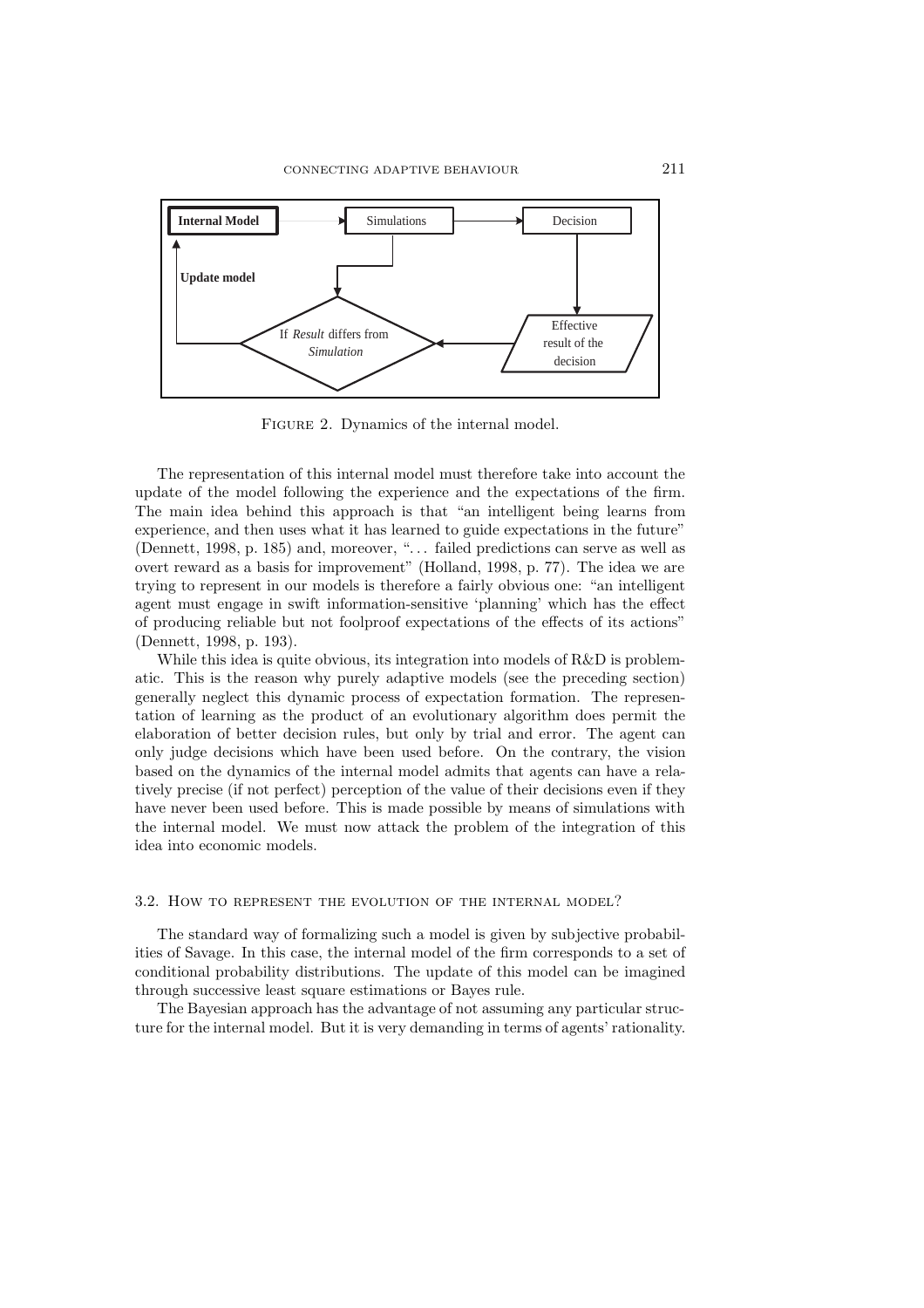

Figure 3. Feedforward ANN with one hidden layer.

Moreover, "there is substantial evidence that Bayes' theorem lacks empirical relevance and hence its procedural justification is weak" (Salmon, 1995, p. 245).

Even if least squares can be used in simple representations of this internal model (see for example the use of this approach in Jonard and Yildizoglu, 1999 for the expectations about the return on physical investment), we need a tool as flexible as possible for the black-box approach. Ideally our representation should be independent of the structure and the parameterization of the internal model in order to incorporate only the most primitive dimensions of this model: its existence and its influence on the decisions of agents. An artificial neural network (ANN) is a good candidate to represent the dynamics of the internal model in a black-box approach. With only minimal structural assumptions, namely the list of dependant and explicative variables, and the structure of the hidden layer, it can represent the fact that the firm adjusts its internal model to the flow of experience. The results of the ANN are quite independent from the adopted activation function (only the speed of the training depends on it – see Masters  $(1993)$  for the discussion of properties of ANNs): for many practical problems even a very simple feed forward ANN with one hidden layer of few hidden nodes gives quite robust results.

An ANN provides a time varying flexible functional form that delivers an approximation of the connections between the inputs and the output of the internal model. This approximation is obtained by the calibration of the parameters of the ANN  $(a_{ij}$  and  $b_j$  in Fig. 3) according to the series of input and output data. These parameters reflect the intensity of the connections in the network. A better approximation can be achieved through the introduction of fictive nodes in the network (a hidden layer) which represent unobserved state variables, or more particularly, unobserved variables of the internal model of the agent. ANN thus covers a wide range of models from the simplest linear one when there is no hidden layers, to the increasingly sophisticated ones when the number of the hidden nodes increases. This number can even be used to represent the complexity of the agent's internal model.

#### 3.3. Internal model for R&D decisions

The internal model used by firms for their R&D decisions could be represented by an ANN (see Fig. 4). Given a state of this ANN, the firm uses it to compare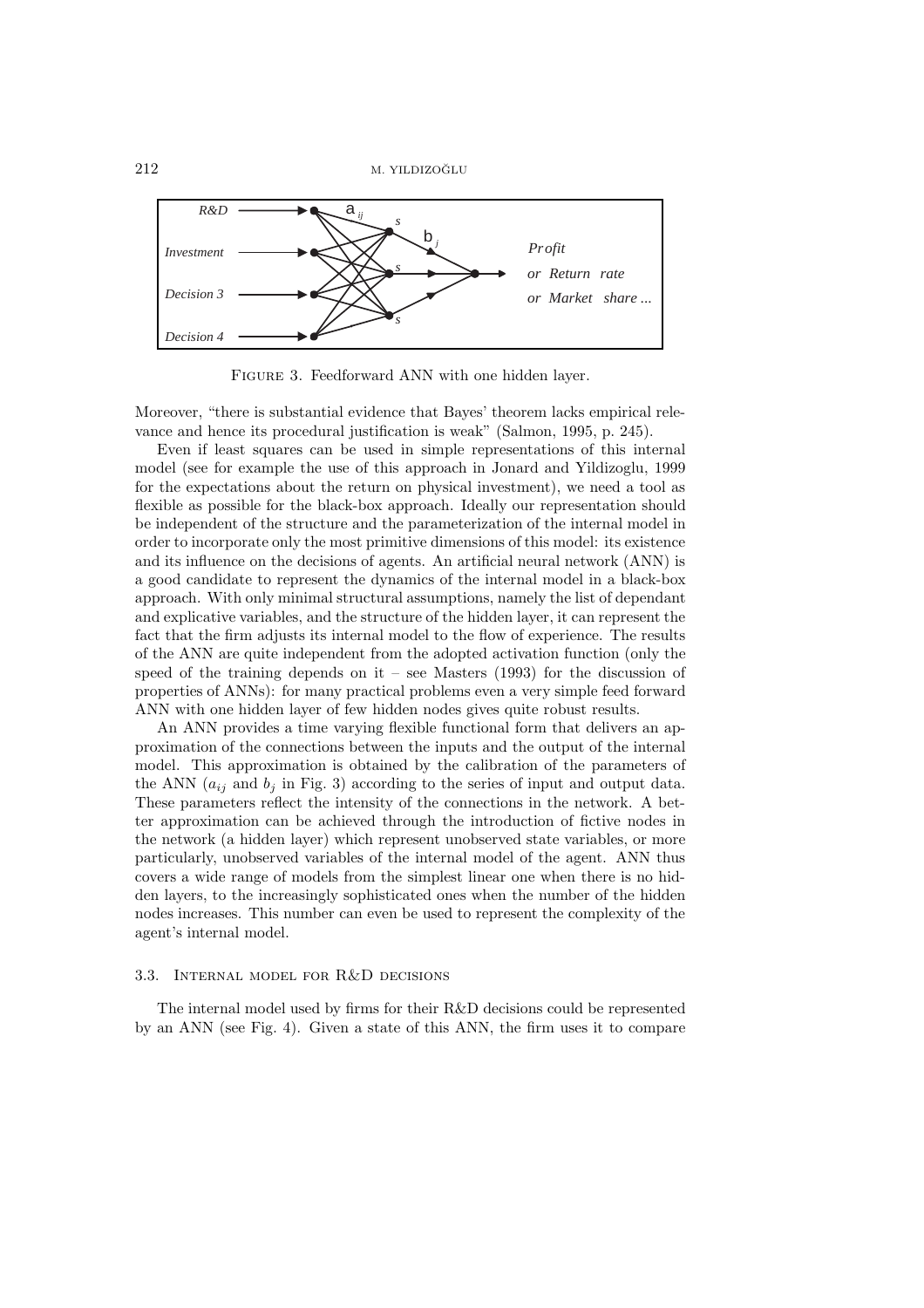alternative investment decisions in terms of their competitive outcome. On the basis of the results of the ANN, the agent takes a decision. This investment decision results in a certain performance determined by the dynamics of the industry. This decision and the corresponding outcome provides a new experiment for the firm. The use of this experiment for the update of the internal model corresponds to the learning.



FIGURE 4. Expectations, decisions and learning.

At any point in time the state of the ANN is indeed given by parameters which represent the strength of connections. These parameters are calibrated at each period by using the past observations of inputs (decisions and indicators) and outputs (indicators of competitiveness or profitability). Then the agent provides this ANN with different investment hypothesis and compares the resulting outputs:

Input: "
$$
(RD/CF = x\%)
$$
"  $\longrightarrow$  Output: " $\pi = y\%$ ".

where  $RD/CF$  represents the R&D- cash flow ratio and  $\pi$ , the profit rate of the firm. This expectation  $(x\% \rightarrow y\%)$  can be compared with other hypothesis in order to make a decision through the relevant decision process. With bounded rationality, the firm will choose the first hypothesis with a *satisfying* outcome. This decision and its effective result (the observed profit rate) can again be used to update the internal model (to calibrate the ANN).

As input data one could use actual or lagged values of different relevant variables: R&D investments (cumulated or not), capital stock (size), market share,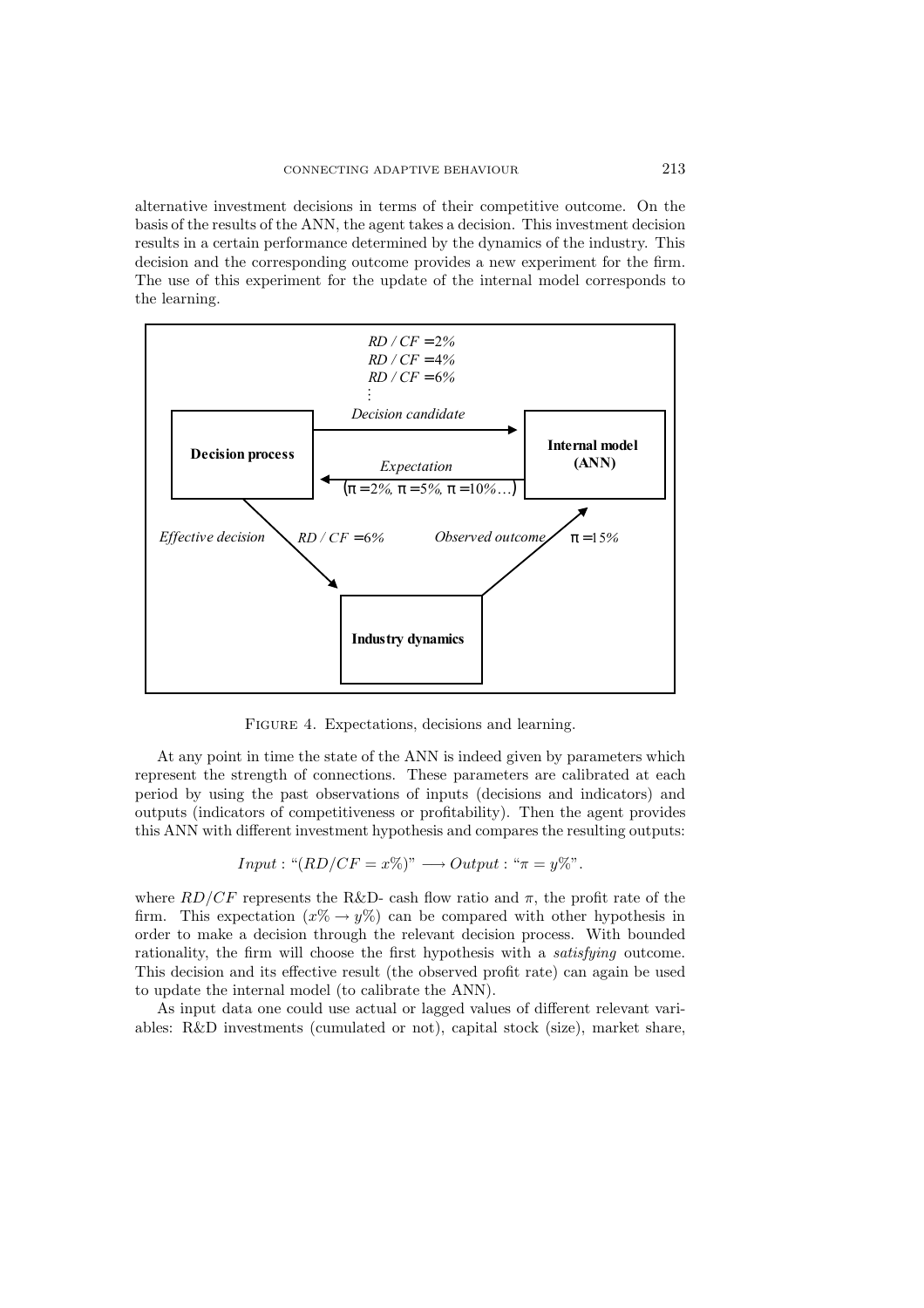known demand characteristics, the degree of maturity of the technology. Cumulated or lagged values of R&D investments can be particularly relevant since the innovation process is cumulative and R&D does not have immediate reward. As to competitiveness we can consider different indicators such as relative mark-up, variation rate of the productivity or the variation of the profit rate.

#### 4. A model of adaptive learning and expectations

In order to test the validity of the approach proposed in the preceding section, I will now present an industry model where firms elaborate their profit-rate expectations from their individual internal model. The presence of such a process is modeled under the form of a firm-specific artificial neural network. As in Yildizoglu (2001), the exploration by firms of the R&D-strategy space is represented through a genetic algorithm.

#### 4.1. A simple model

This model is very close to Yildizoglu (2001) that includes *learning* firms in a simplified version of the Nelson and Winter (1982) model. As in the Nelson & Winter model, this model concerns an industry producing a homogeneous good and facing a decreasing market demand. The only production factor is the physical capital and the technology has constant returns to scale (it is linear). In each period, each firm dedicates a fraction of its gross profits to the R&D activity and the residual of the profits are used for the expansion of the physical capital. The R&D investment of the firm is necessary for the imitative and innovative activity of the firm, and these are the only source of productivity gains in the model.

In the previous version of the model, learning firms (**GenFirms**) that use a Genetic Algorithm for exploring the strategy space (the R&D/Profits ratios) are introduced. In order to assess the fitness of each decision rule (R&D rates) these firms effectively use them during a number of periods (learning period), in order to take into account the delayed and random results of the innovation process. The results of the model show that even with such a crude exploration strategy, the presence learning firms is a source of technological performance for the industry and of a competitive edge for themselves.

Of course, the assumption of a configuration where firms effectively use any idea that they can happen to have on their strategy is very far from realistic. As we have proposed in the preceding sections, they will rather have an internal model that will hint them about the possible value of each strategy, even before the first use of it. The presence of such a model on the base of which the expectations are formulated by the firm is included in the actual model, using a firm-specific ANN (see Masters, 1993; Watson, 1997) for each firm. **NNGenFirms** use such a procedure for learning.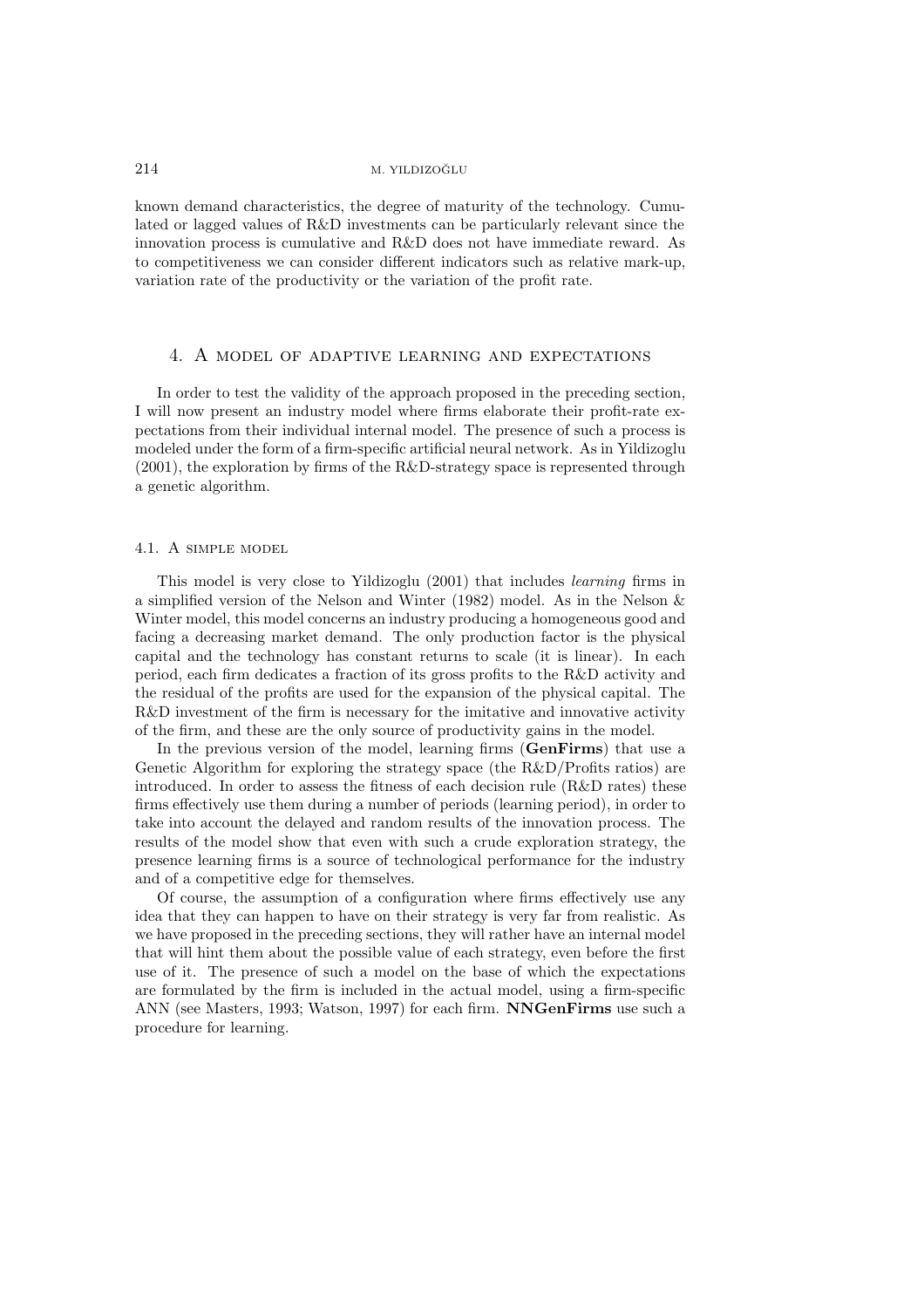

Figure 5. GA and ANN based learning.

Figure 5 summarizes the workings of the learning block of the **NNGenFirms** (a detailed description of the model in the standard SUN JavaDoc format can be read from my web site<sup>2</sup>).

Expectations are based on a internal model that connects variables observable by the firm (Inputs vector of the ANN) to the desired output. In each period:

- 1. past observations of inputs and the output are used to train the network (adapting the internal model to the observations of the firm - arrow 1);
- 2. using the freshly trained ANN, the firm simulates the possible outcome of each possible R&D rate in the actual strategy population, combining this rate with the actual values of other inputs: for each rule in the population, an inputs vector composed of this value of R&D rate and last observations on other inputs are provided to the ANN (arrow 2). The ANN uses this input to compute the corresponding value of the output given its actual state (arrow 3) and the GA uses this value as the expected fitness of the rule  $\mbox{(arrow 4)}$ :
- 3. the R&D strategy with the highest expected profit rate is used by the firm to determine the amount of it's R&D investment (arrow 5);
- 4. the GA uses the expected fitness of the rules to generate a new population through selection-crossover-mutation (arrow 6);
- 5. the R&D investment of the firm determines the stochastic outcomes of the imitation and the innovation: if successful, these activities can provide the firm with a higher productivity of the capital (the only production factor);
- 6. the residual gross profits (profits  $-R&D$  investment) determines the investment of the firm in physical capital and, hence, the capital stock of the next period;

 $2$ http://beagle.montesquieu.u-bordeaux.fr/yildi/learnindnn/doc/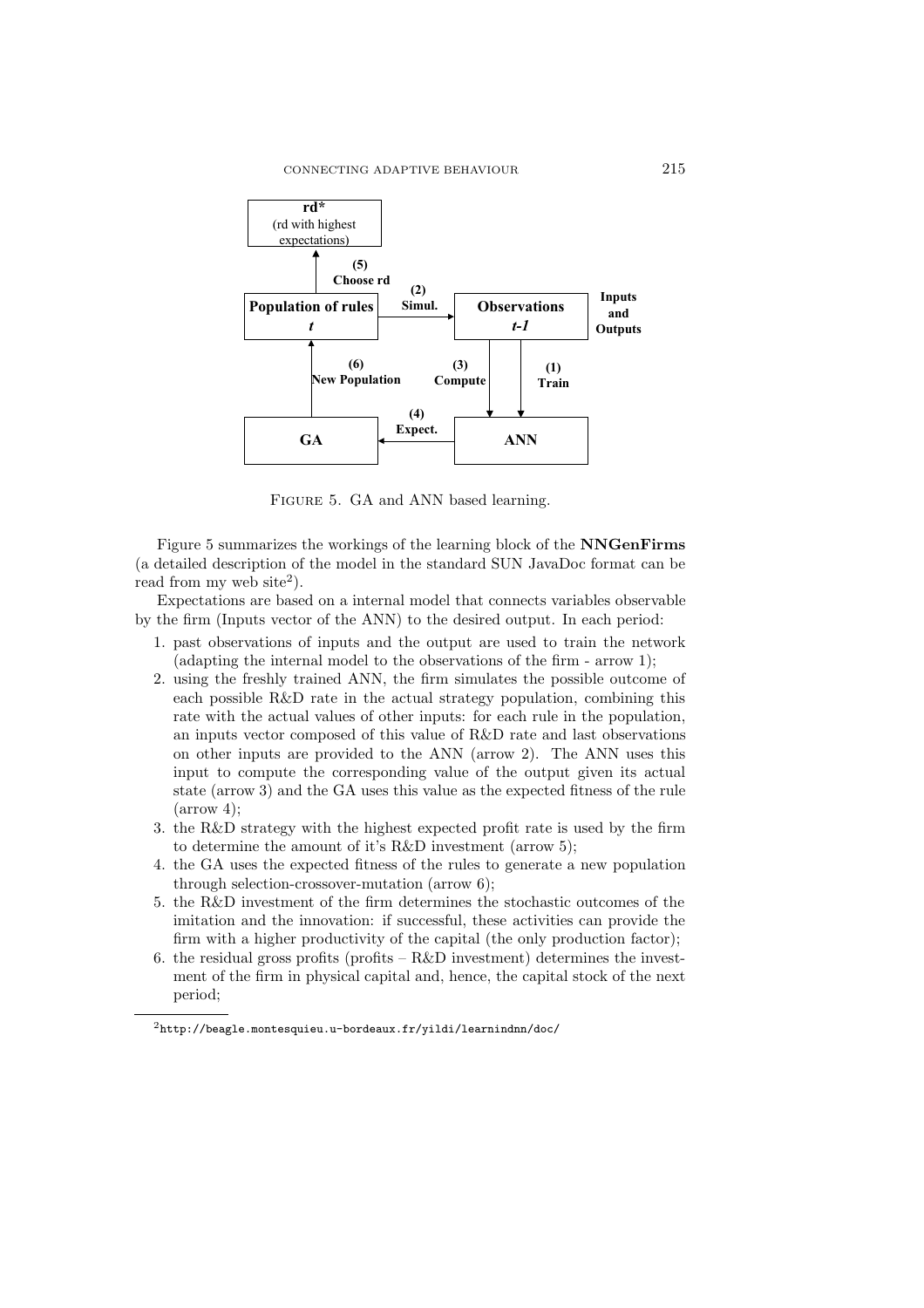7. the simulation is carried on in the next period.

The **NWFirms** use a fixed R&D rate in stages 5–7 in a way similar to the original Nelson and Winter Model. The **GenFirms** use the same R&D rate during the learning period and, once all rules in the population are used, they proceed with stage 4.

For the NNGenFirms, the GA and the ANN are hence complementary: the GA represents the adaptive explorations of the firm and the ANN provides the GA with the expectations that are necessary for the *ex ante* evaluation of strategies. This model complies with our announced objective: connecting adaptive behaviour with expectations.

#### 4.2. Results of the experiments

Since we aim to derive results independent from a particular sequence of random numbers, a batch of 20 simulations, of 2000 periods each, is run for each configuration of the model. Observations have been saved every 40 periods. Each possible configuration of the industry is hence represented by a sample of 1000 observations. The relevant dimensions (*e.g.* technical progress, concentration) of resulting samples are compared by way of non-parametric tests (the non-parametric Mann–Whitney test, see for instance ch.18 in Watson *et al.*, 1993). For convenience, results are presented as **box plots** where the box gives the central 50% of the sample centered around the median: the box hence gives the first, second and third quartiles  $(Q_1, Q_2, Q_3)$  of the distribution. The whiskers give the significant minimum and the significant maximum of the distribution. Each box contains the whole history of the industry for all simulations for each corresponding configuration.

This protocol allows the qualitative comparison of different industry configurations. Different indicators are used for these comparisons.

Quite standard indicators are used for the comparison of performance of industries:

- welfare indicators: market price and average gross profits;
- technical efficiency indicators: average productivity and maximal productivity.

I compare three industry configuration:

- **nwpure:** An industry composed of 30 NWFirms investing each 10% of gross profits in R&D.
- **genpure:** An industry composed of 30 GenFirms, each using a GA with 12 chromosomes of 8 genes. Each rule is evaluated during 3 periods (the learning period).
- **ngenpure:** An industry composed of 30 NNGenFirms that use the same GA as the GenFirms but use an ANN with 4 hidden nodes for evaluating each rule. The inputs of the ANN are:

• the R&D rate;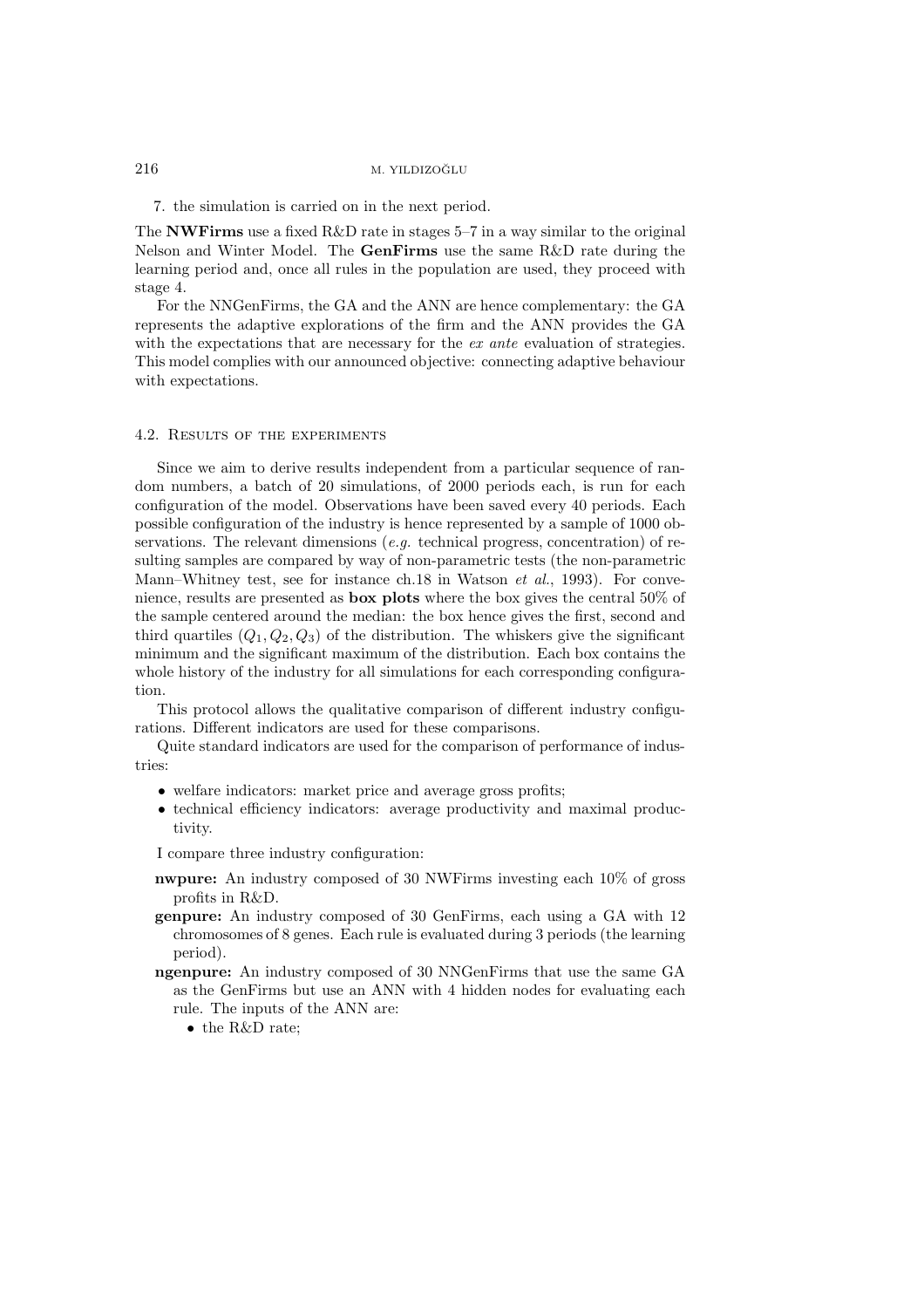- a moving average of the last 5 R&D rates, taking into account the delayed effect of the R&D;
- the variation rate of the physical capital of the firm  $(\Delta K/K)$ , taking into account the impact of the capital expansion on profit;
- max $\{0, -\Delta p/p\}$  that takes into account the impact of the price  $(p)$  on the profit rate (normalized in order to give values in accordance with other inputs);

Only the data from last 10 periods is used for training the ANN in each period.

Figure 6 summarizes the results concerning the market performance of these industries. Figure (b) shows that learning is costlier for the NNGenFirms because of the imprecision of the ANN during the beginning of the history. They can hence suffer from higher losses than the GenFirms. But they can also attain much higher profits than the GenFirms (that perform better than the NWFirms as I show in Yildizoglu (2001)). The Mann-Whitney tests gives the following ordering for the medians of the average profits in these industries:  $nwpure < ngenpure$ . Globally, we observe highest average profits in industries composed of NNGen-Firms. Again, the comparison of the distributions of the market price (Fig. 6a) is clarified using Mann-Whitney tests: the lowest prices are observed in industries composed of NNGenFirms. The social welfare is consequently the highest in such industries in comparison with other configurations. There is not a contradiction between these figures (lowest prices but higher profits) if the productivities are higher in ngenpure industries because this would imply lower unit costs.



Figure 6. The relative market performance of industries with NNGenFirm.

Figure 7a confirms this result: ngenpure industries attain higher maximal profits. Figure 7b shows that nwpure industries are not very efficient in R&D and this mainly results from constant expansion of the physical capital even if this tremendously lowers the price and hence, the productivities rate. This figure also indicates an R&D process quite inefficient for the GenFirms: they do not spend enough on R&D to attain the same maximal productivities as the NNGenFirms.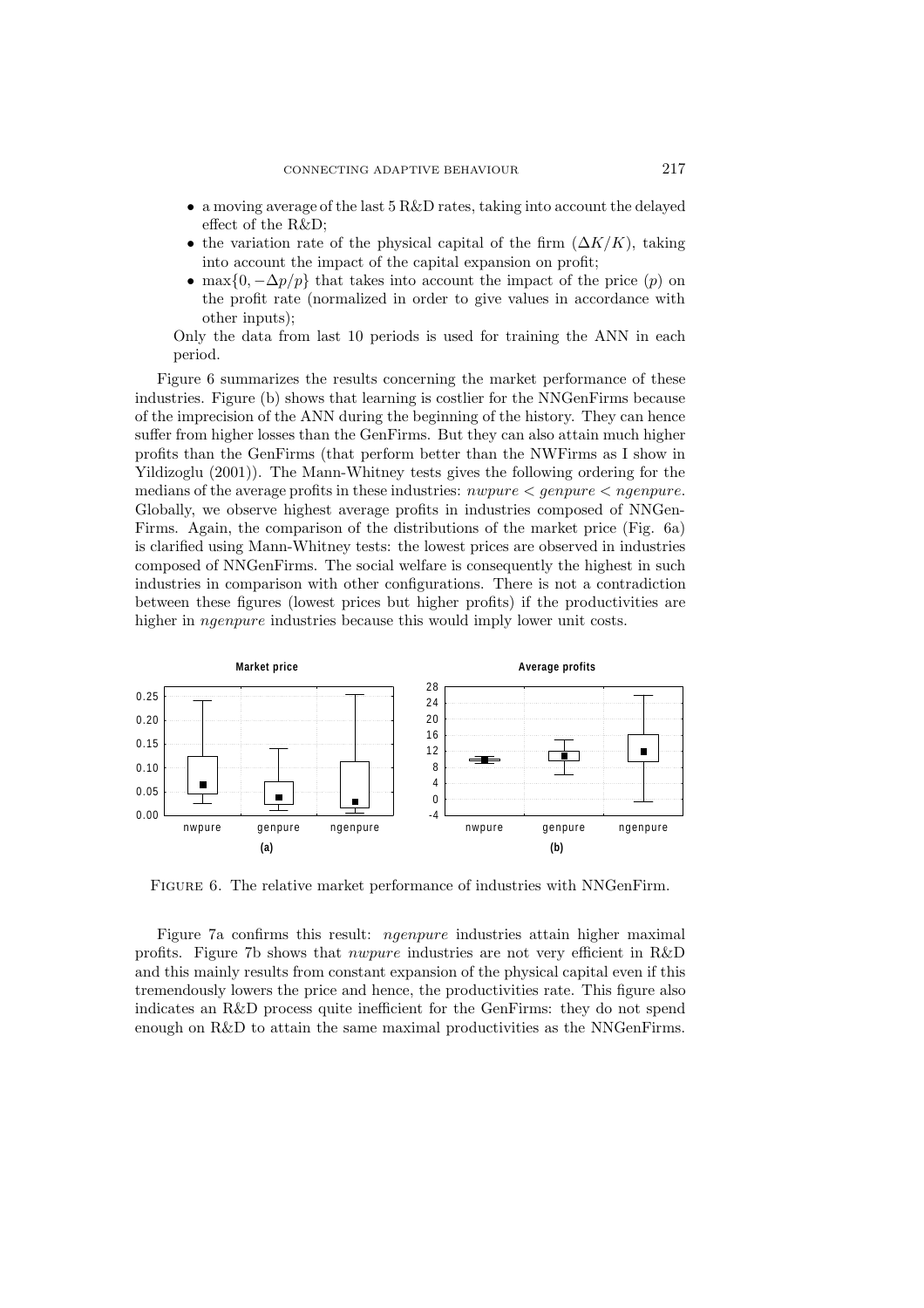



FIGURE 7. The relative technological performance of NNGenFirms.

It would be interesting to test the sensitivity of these results to the structure of the ANN. Figure 8 represents the performances of ngenpure industries with different ANNs (aggregated over the batch of 20 simulations of 2000 periods for each configuration –  $nhi$  corresponds to ANNs with i hidden nodes). These results show that the performance of the ngenpure industries does not strongly depend on the structure of the ANN: the structure with 4 hidden nodes corresponds to slightly (but in a statistically significant way) better performances but we do not observe a regular relation between the number of hidden nodes and the market and technological performance of NNGenFirms. As a consequence, these results are quite robust in respect with the structure of the ANN (especially when completed with the insensitivity to the structure of the activation function, as we have earlier discussed): the distributions of maximal productivities for the industries *ngenpure* in Figure 7a and nh4 in Figure 8a are very similar even if they result from different sets of simulations.



FIGURE 8. Sensitivity to the variation of the number of hidden nodes.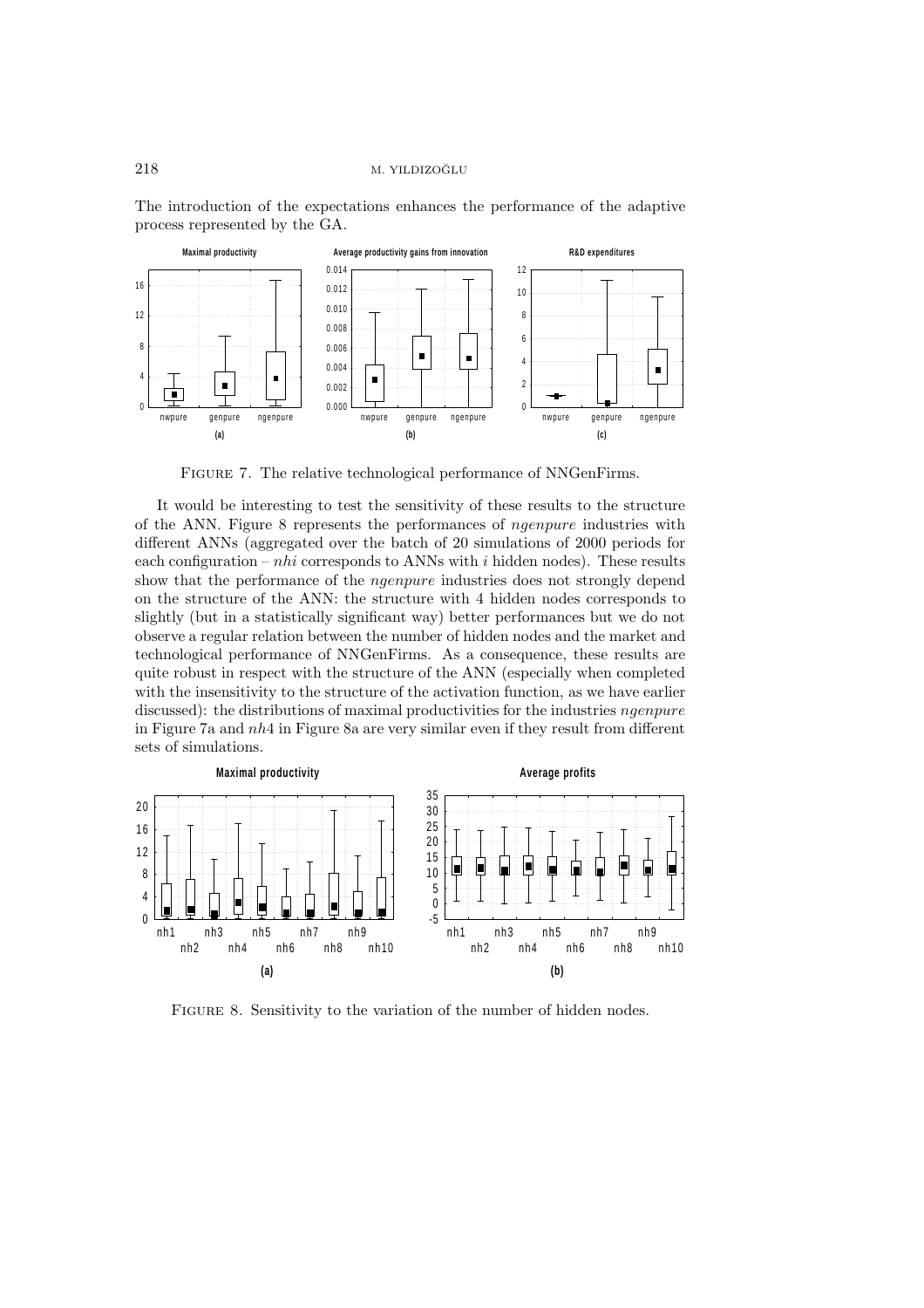# 5. Conclusions

This article establishes the necessity and the possibility of complementing adaptive learning mechanisms with adaptive expectations in the modeling of R&D strategies of firms with bounded rationality.

We start from a trivial observation: if firms get engaged in a costly and rather inflexible innovation process, that is because they expect to get something back from it. These expectations and their appreciation of the technological trajectory of their industries will strongly condition the importance of the R&D expenditures in their budget. This observation does naturally not imply that we should assume the simplest of the worlds and model these expectations with rational expectations: Firms are generally very far from having a crystal-clear picture of the dynamics of the economy, but they at least have some picture of the economy, and it guides their decisions. Even the adaptive decision processes of boundedly rational firms are guided by expectations.

This article proposes that we should model the presence of this picture and its evolution as a consequence of the observations of the firm using a black box approach based on the concept of *internal model,* and that the presence (but not the structure) of this internal model can be represented by a firm specific artificial neural network. The second part of the article develops such a model based on Yildizoglu (2001): the adaptive decisions of the firms are represented by a genetic algorithm as in the preceding article but the fitness of each strategy is *ex ante* appreciated by the firm using *as if* experiments through a firm specific artificial neural network. I compare the performance of industries composed of such firms with the performances of industries with firms using fixed rules  $\dot{a}$  *la* Nelson & Winter and others composed of firms that effectively use each rule in order to appreciate its value. The results clearly show that we observe higher welfare and technological performance if we take into account the expectations of the firms. Moreover, these results are very robust and they do not depend on the structure of the ANN (the number of hidden nodes). These results confirm our vision concerning the necessity of taking into account the fact that firms form expectations about their environment and these expectations are a source of better performance. If we ignore them, we can underestimate in our models the performance of the firms. These are only first results with this model. A more in depth analysis of the dynamics of the model should reveal even richer properties of learning firms.

Acknowledgements. I would like to thank Vanessa Oltra, Bernard Ancori, Ragip Ege, Gerald Silverberg and two anonymous referees for stimulating comments on a previous conceptual version of this work. The support of CNRS research program "Les enjeux économiques de l'innovation" is gratefully acknowledged.

#### **REFERENCES**

- Ballot G. and Taymaz E. (1997), The dynamics of firms in micro to macro model with training. J. Evol. Econom. **4**.
- Ballot G. and Taymaz E. (1999) Technological change, learning and macroeconomic coordination: An evolutionary model. J. Artificial Societies and Social Simulation **2**, http://www.soc.surrey.ac.uk/JASS/2/2/3.html